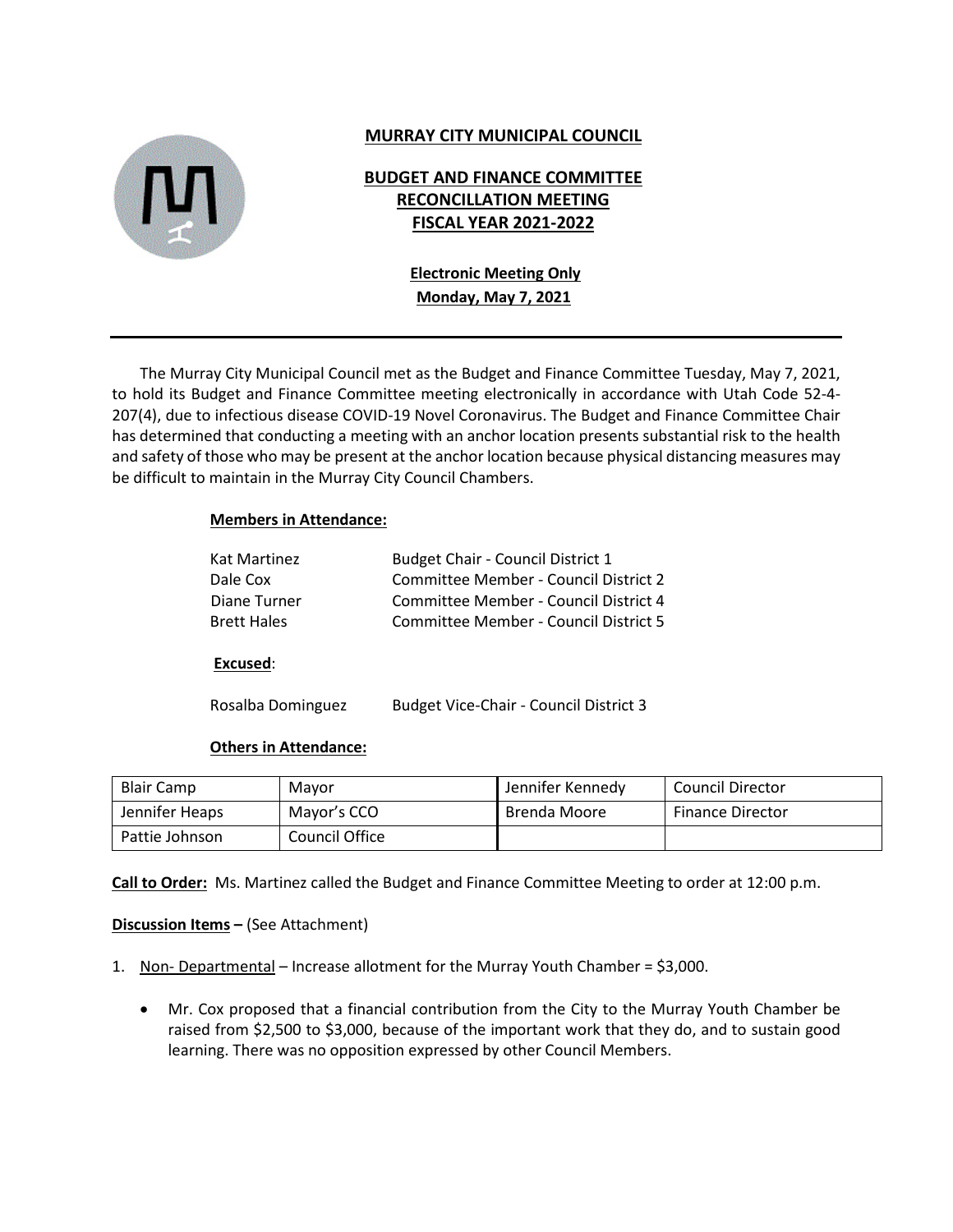- 2. City Council Pay for Youth Chamber members to attend the Utah League of Cities and Towns, Local Officials Day conference and dinner = \$1,400.
	- Mr. Cox proposed the City Council combine youth registration fees with those of the Council, to ensure the group can join all Murray City officials at the same table for the annual event. There was a general consensus to budget the allotment for Youth Chamber attendance.
- 3. MCEA (Murray City Employees Association) Waive golf cart fees for MCEA Golf Tournament = \$670.
	- All Council Members were in support. Ms. Moore explained the contribution amount would be added to the budget addendum, because technically not all participants are City employees.
- 4. Give a 2% Bonus to employees who are at the top of their pay scale, or red-lined The following discussion occurred:
	- Mr. Cox suggested seasoned employees at top-pay ranges be given a specific amount instead of the proposed percentage. He acknowledged that 2% would not align well with the step-plan, so in show of appreciation a dollar amount could be given to all red-lined employees.
	- Mr. Hales inquired if bonuses would be given at the end of each year.
	- Ms. Moore clarified because the step-plan solved the issue of competitive and adequate pay, redline bonuses stopped when the step-plan started. She did not favor reinstating red-line bonuses because all employees above step-12 are getting paid fairly at high market; or if the position is in high demand or high value – they are paid above market. She confirmed that such bonuses would come from reserves, as did the entire current budget this fiscal year. Financially, she did not want to set a precedent that the City could afford these bonuses every following year. She affirmed the reason the City changed to the step-plan was to ensure pay ranges were accurate. After a compensation study was conducted, they found most positions were fine, however, some compensations decreased, and some increased. In addition, each year evaluations occur for all employees to ensure pay is raised fairly based on the market and performance.
	- Ms. Moore stated all City employees, including Council Members would be receiving a 3% COLA (Cost of Living Adjustment), or increase this year based on current pay – including red-lined employees. She noted red-lined employees actually receive more than other employees; and currently there are 135 employees who are at step-12.
	- Mr. Hales discussed the timing of the budget process and inquired why making changes to the budget was too late now when the Council just received it. He affirmed the Council was always mindful and respectful of the hard work that goes into its preparation but wanted to ensure a detailed review by the Council. Mayor Camp clarified staff from human resources and finance began compiling the compensation package that included health insurance, as early as February and March. By the time the budget is presented to the Council it has been well vetted by many staff members, including input from MCEA. Therefore, making changes to the compensation package would be complicated at this time.
	- Mr. Cox evaluated details regarding all employees' step increases; step-12 employee increases, and all COLA adjustments. He explained his concern was related to whether COLA increases would cover two years of health insurance cost increases, since step-12 employees are not on the stepplan. Ms. Moore confirmed the amount would cover employee portions of health insurance costs.
	- Mr. Cox understood the COLA accurately; but calculated that a total of \$27,000 was not significant spending to provide what would be a token bonus of \$200 to 135 dedicated employees.
	- Mr. Hales appreciated a better understanding of COLA dollar amounts employees would receive.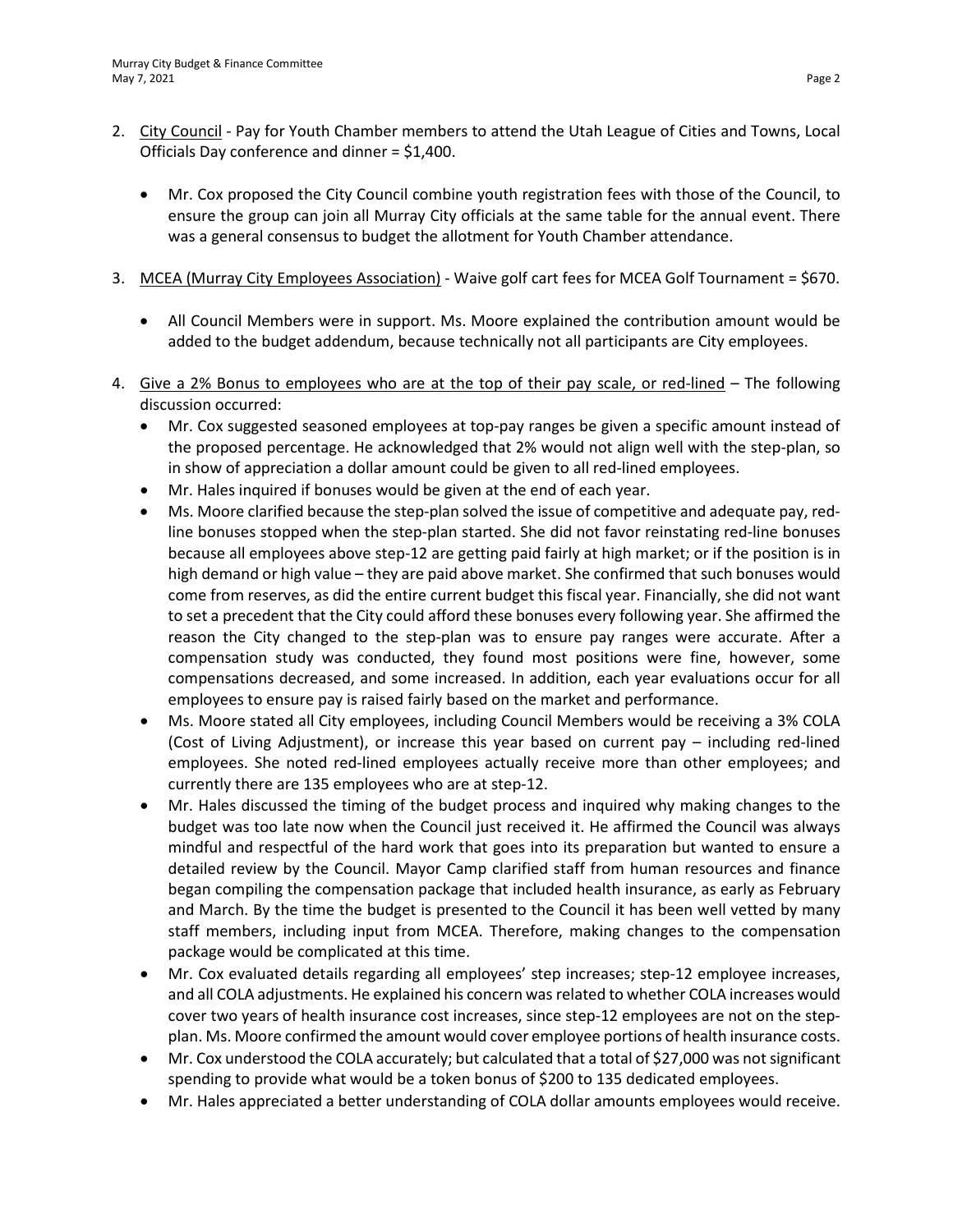- Ms. Turner was grateful the City could fund step increases last year and this year.
- Ms. Martinez observed the step-plan increases and the 2% COLA was working well for all employees, and there was no need to make changes to the compensation package.
- Mr. Cox felt the issue should be kept in mind for the future, should the topic arise again.
- All Council members agreed the conversation was informative.

**City Council Decisions:** Ms. Martinez assessed the consensus to move forward with items 1-3; and not with item #4. All Council Members agreed. Mayor Camp thanked the Council for time spent evaluating and studying the budget. Ms. Moore would prepare all discussed budget changes for the Council to consider in an upcoming budget meeting.

The FY 2022 Tentative Budget is available for inspection at: [www.murray.utah.gov](http://www.murray.utah.gov/) .

**Adjournment**: 12:20

Pattie Johnson Council Office Administrator II